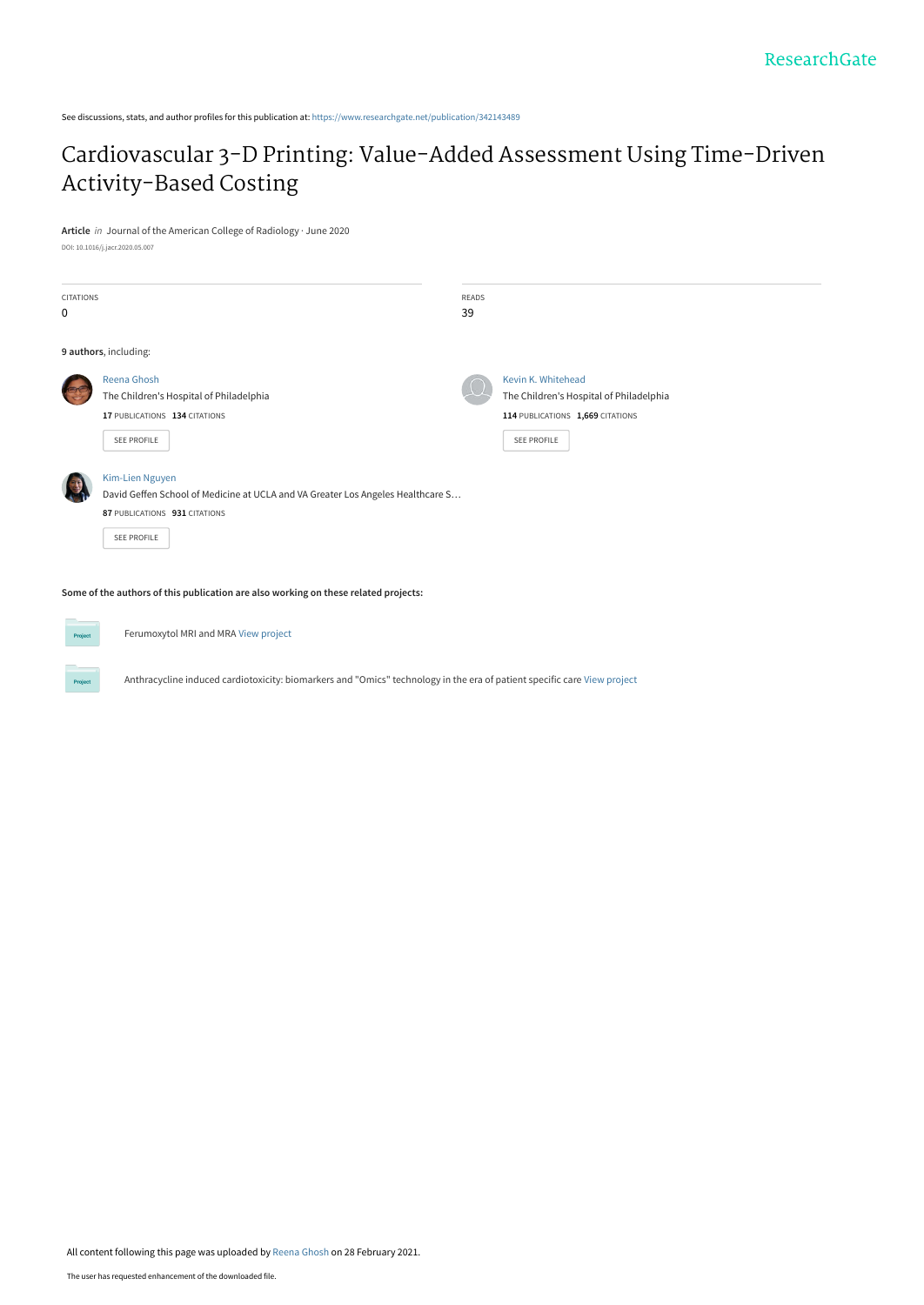# Cardiovascular 3-D Printing: Value-Added Assessment Using Time-Driven Activity-Based **Costing**

David R. Ho, BS, Sarah E. Luery, MA, Reena M. Ghosh, MD, Cleo K. Maehara, MD, MMSc, Elizabeth Silvestro, MSE, Kevin K. Whitehead, MD, PhD, Raymond W. Sze, MD, William Hsu, PhD, Kim-Lien Nguyen, MD

## DESCRIPTION OF PROBLEM

Growing evidence supports the use of cardiovascular 3-D-printed models in areas of preoperative planning, intervention simulation, intraoperative navigation, and physiology simulation [[1](#page-5-0),[2\]](#page-5-1). Although applications for 3-D printing in health care continue to expand, barriers to routine clinical use exist. Of these barriers, cost is a substantial consideration that institutions face when deciding to embark upon an in-house printing program [\[1](#page-5-0)]. A costaccounting method that incorporates material costs, time, and personnel labor is essential in determining relative value units. The relative value unit system is used by Medicare to establish billable services, as described by Current Procedural Terminology codes. Current Procedural Terminology and relative value unit determination are current strategies for valuation of physician work [[3\]](#page-5-2).

Time-driven activity-based costing (TDABC) accounts for the total costs of all resources consumed by a given process or service [[4](#page-5-3)[,5](#page-5-4)]. Standard topdown hospital accounting methods, which divide total health care system costs across individual services, reinforce an imprecise costing system that infers cost from reimbursement rates rather than direct measurement [\[5](#page-5-4),[6\]](#page-5-5). Bottom-up accounting methods, such as TDABC, in contrast, will sum the costs of resources to perform a particular service for one patient and will reflect the inherent complexity of the health care system. Therefore, a bottom-up approach may capture health care costs more accurately than traditional accounting methods [[6,](#page-5-5)[7](#page-6-0)].

We aimed to develop a process map for 3-D printing laboratory operations as an initial value assessment for cost-benefit models, which may be used by institutions to guide respective 3-D printing investment or service decisions.

#### WHAT WE DID

This was an observational analysis of current cardiovascular 3-D printing workflow at a quaternary care institution (David Geffen School of Medicine at UCLA). Data collection was both initiated and completed in June 2019. We selected Children's Hospital of Philadelphia (CHOP) as a model institution because of its existing in-house 3-D printing program, which has an established dedicated bioengineering 3-D laboratory since 2012. The program's total annual 3-D print volume is 500 models, of which 60 to 120 models are cardiovascular (inclusive of both cardiac and vascular prints). All models printed for the cardiology

department are used for presurgical planning and are viewed by an interdisciplinary medical and surgical cardiac team along with patient care coordinators. Over the course of 3 days, we interviewed and observed a team of four individuals whose roles included attending physicians ( $n =$ 2), fellows, and engineers to understand workflow, personnel, space, materials, and devices required for cardiovascular 3-D printing at CHOP. Based on the collected information and over the course of 40 hours, we generated the process maps.

Cost determination and analysis were performed based on TDABC using TDABC Designer, a software application created by the UCLA Department of Radiology to estimate cost for diagnostic and interventional medical procedures. The application integrates data from multiple sources (eg, radiology finance and human resources) and organizes them into four TDABC cost domains: personnel, space, materials, and devices. Costs from these four domains were divided by the practical capacity of each resource. To obtain a resource-specific cost per step, the resulting capacity cost rate was multiplied by the activity probability and duration of time the resource is engaged. The costs of each

Copyright © 2020 American College of Radiology 1546-1440/20/\$36.00 <sup>n</sup> <https://doi.org/10.1016/j.jacr.2020.05.007> 1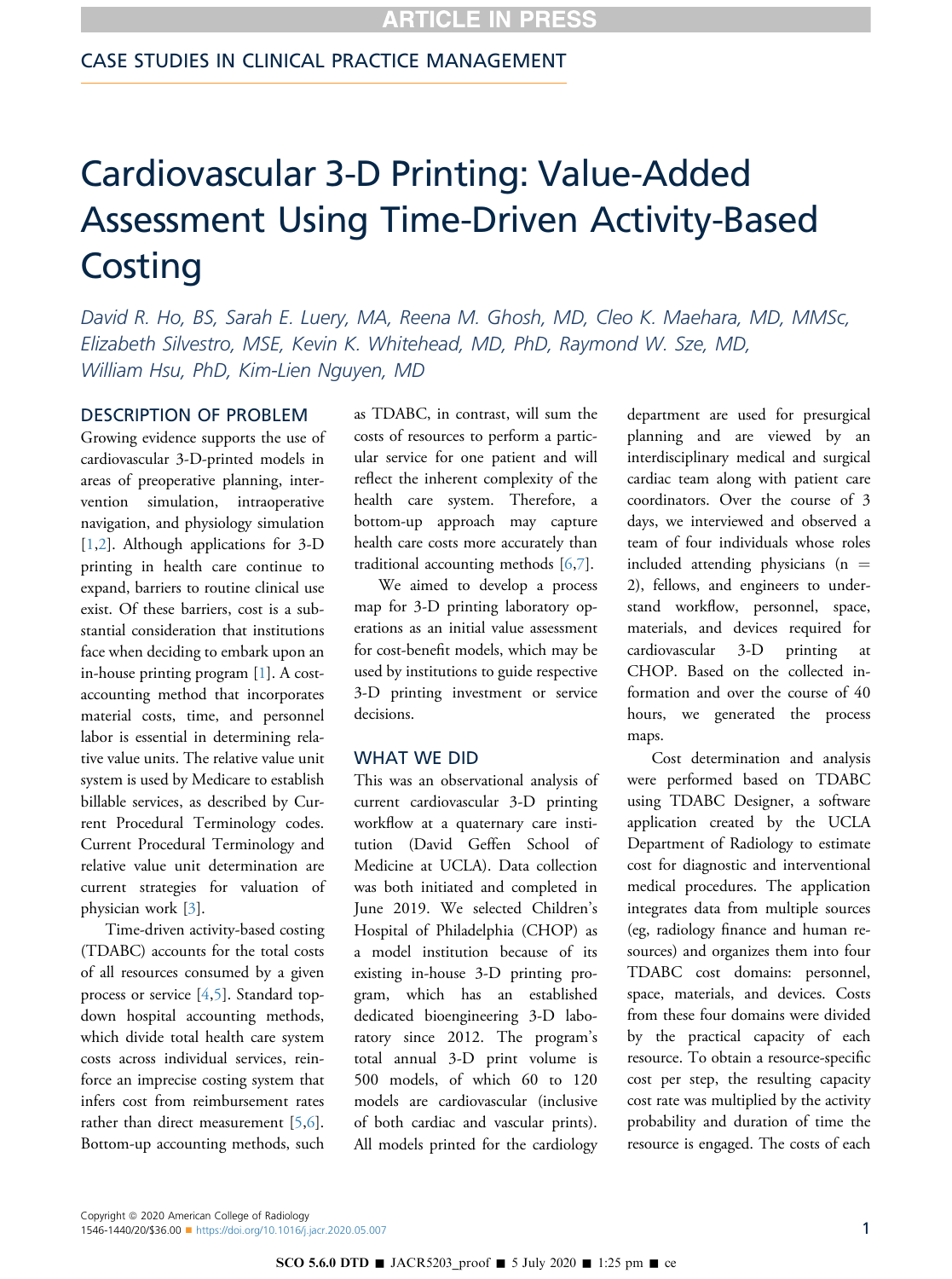<span id="page-2-0"></span>Table 1. Resources and materials required for functional capacities and activity processes

| Resource Required                                                      | Availability or<br>Capacity (hours/week) |  |  |  |
|------------------------------------------------------------------------|------------------------------------------|--|--|--|
| Space                                                                  |                                          |  |  |  |
| 1. Academic office-133 ft <sup>2</sup>                                 | 40                                       |  |  |  |
| 2. MRI procedure room-429 ft <sup>2</sup>                              | 45                                       |  |  |  |
| 3. Equipped wet laboratory-361 ft <sup>2</sup>                         | 80                                       |  |  |  |
| Device                                                                 |                                          |  |  |  |
| 1. MRI scanner with annual service contract                            | 45                                       |  |  |  |
| 2. Thinkstation P500 computer workstation<br>(Lenovo; Morrisville, NC) | 30                                       |  |  |  |
| 3. Mimics Innovation Suite (Materialise;<br>Plymouth, MI)              | 30                                       |  |  |  |
| 4. Objet Connex 500 3-D printer (Stratasys;<br>Poway, CA)              | 80                                       |  |  |  |
| 5. Powerblast water cleaner (Balco; Wichita, KS)                       | 20                                       |  |  |  |
| Personnel                                                              |                                          |  |  |  |
| 1. Attending physician                                                 | 60                                       |  |  |  |
| 2. Cardiology fellow                                                   | 80                                       |  |  |  |
| 3. Senior administrative analyst                                       | 35                                       |  |  |  |

\*Description of space, device, and personnel with associated availabilities and capacities. Capacity is based on the number of hours the site or device is in operation each day. Personnel capacity is based on the number of hours an individual is spending on productive work related to cardiovascular 3-D printing.

procedure step were added together to obtain an overall procedure cost.

Space-related costs considered new

lease costs, and square footage. Spaceand device-related capacities are based on daily hours of operation and reflect the time that a site or device is being

construction costs, useful life, utilities,

<span id="page-2-1"></span>Table 2. Materials required for printing of 3-D models and postprinting washing and cleaning steps

| <b>Activity Processes</b>            | <b>Materials Description</b>                                                                                                                                                                                                                                           |
|--------------------------------------|------------------------------------------------------------------------------------------------------------------------------------------------------------------------------------------------------------------------------------------------------------------------|
| Printing of 3-D model                | SUP705 support material (Stratasys; Poway, CA)<br>Vero/Tango print material (Stratasys; Poway, CA)<br>Microfiber wipes<br>70% isopropyl alcohol<br>Waste cartridges<br>Nitrile examination gloves<br>Laboratory coat<br>Scraper blades ZICO ZI-4080 (ZicoTech, Israel) |
| Postprinting washing<br>and cleaning | Waterjet gloves<br>Handle scalpel                                                                                                                                                                                                                                      |

\*Materials are defined as nonreusable consumable products.

used for productive work involving solely 3-D printing–related activities. Personnel costs are calculated from salary and benefits costs and additional role-specific costs. Device-specific (eg, CT scanner, MRI device) costs include acquisition cost, useful life, and service contract costs. Material costs are calculated based on the purchase price of one-time use materials and the quantity of these materials used in a procedure. Personnel salary and cost of square footage were based on local costs (specific to UCLA, a quaternary academic university medical center in a metropolitan area) because of sensitivity of financial information; whereas, unit pricing for materials and devices were estimated using market pricing.

To capture a representative range of costs, separate cost calculations were made for "low-resource" and "highresource" utilization models. Lowresource utilization models were defined as vascular models without inclusion of intracardiac structures and are about the size of an infant heart. This type of model inherently requires less image segmentation and processing compared with a model with complex intracardiac anatomy (such as complex congenital heart defects) and less printing time compared with a model of an adolescent-sized heart. High-resource utilization models were defined as those with complex intracardiac anatomy, about the size of an adolescent heart. Material costs of infant and adolescent-sized hearts were based on reported averages of 460 g and 650 g of required combined print and support material, respectively. The e-only Figure S1 (Appendix) provides 3-D PDF illustrative examples of low- and high-resource models.

## OUTCOMES AND LIMITATIONS

The e-only Table S1 (Appendix) summarizes the personnel, space, and devices that contribute to overall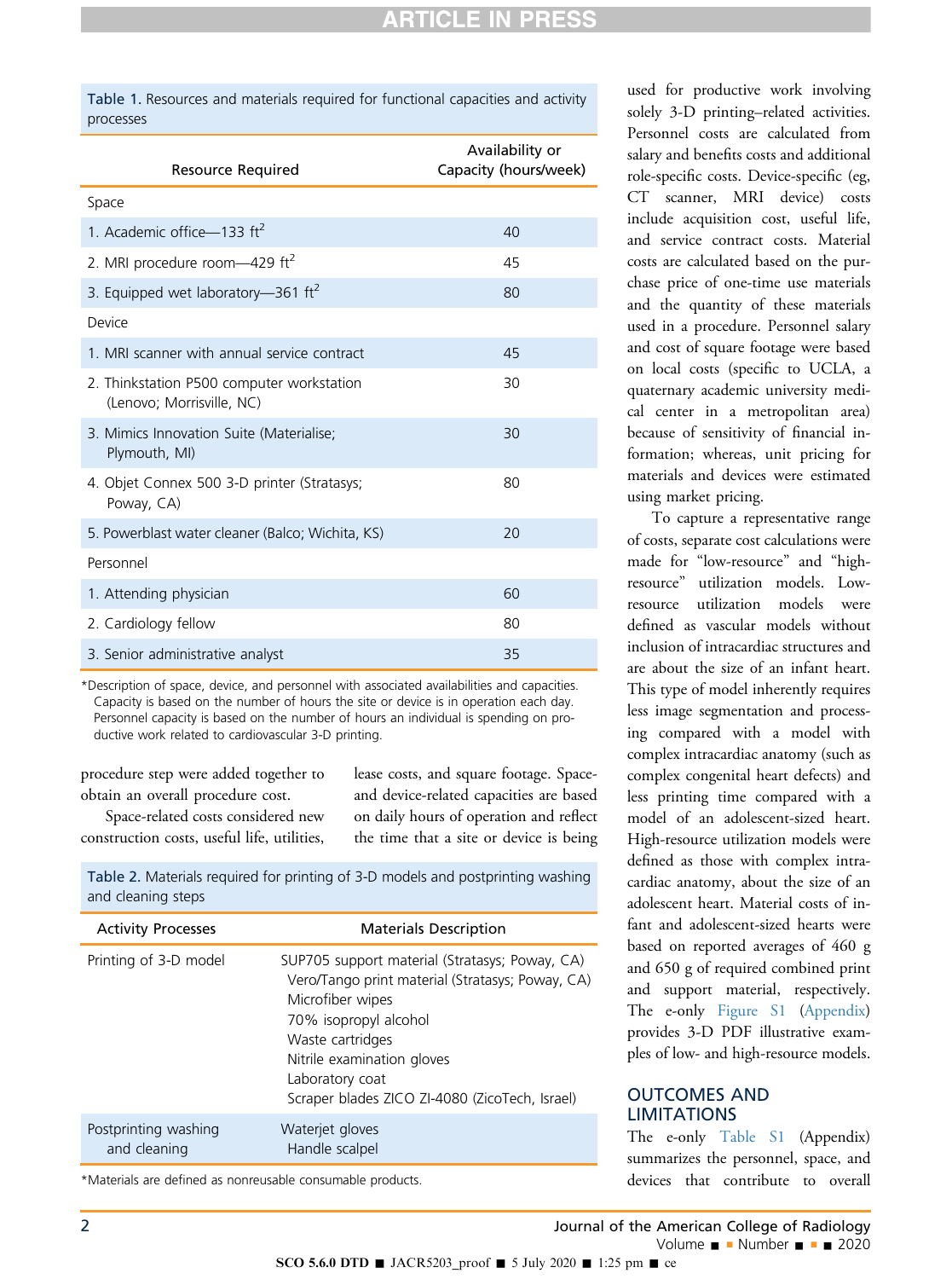## **RTICLE IN PRES**

<span id="page-3-0"></span>

orint & web 4C/FPO print & web 4C/FPO

Fig 1. Process map and time expenditure for printing of low-resource utilization model. Process mapping resulted in a total of 11 procedural steps. Personnel required for each step is denoted by icons in the upper right-hand corner of each individual step. Numerical value encircled on the bottom right of each individual box denotes time (minutes) required for the associated activity. Steps 2 and 11 are associated with 25% and 10% activity probability, respectively. These activities may be included or excluded depending on individual patient-specific clinical evaluation and management. \*The total process time for all steps was equivalent to the total personnel time expenditure exclusive of step 8, in which personnel time expenditure was 20 min for both low- and high-resource models. Activity locations are color coded as academic office (blue), procedure room (yellow), equipped wet laboratory (green). DICOM  $=$  ; STL  $=$  standard triangle language.

costs of each step of the 3-D printing workflow. [Table 1](#page-2-0) summarizes the capacities and availability of required resources, and [Table 2](#page-2-1) summarizes consumable materials required for printing and washing and cleaning steps, respectively. [Figure 1](#page-3-0) provides an overview of the workflow activities and time expenditure involved in 3-D printing for a lowresource utilization cardiovascular

model. All 11 steps in the workflow were associated with a 100% activity probability, except for MRI capture and reprint, which hold a 25% and 10% activity probability, respectively. Total process time from order initiation to print completion was 7.6 hours for low-resource and 19.3 hours for high-resource models, exclusive of mapping activities with <100% activity probability. In cases in which existing clinical MRI studies were insufficient for 3-D printing (approximately 25% of cases) or in which reprint of a model occurred because of unsatisfactory print quality (approximately 10% of cases), the cumulative time expenditure increased to 15.5 (low-resource model) and 27.3 (highresource model) hours [\(Fig. 2](#page-4-0)).

The entire process required contributions from three personnel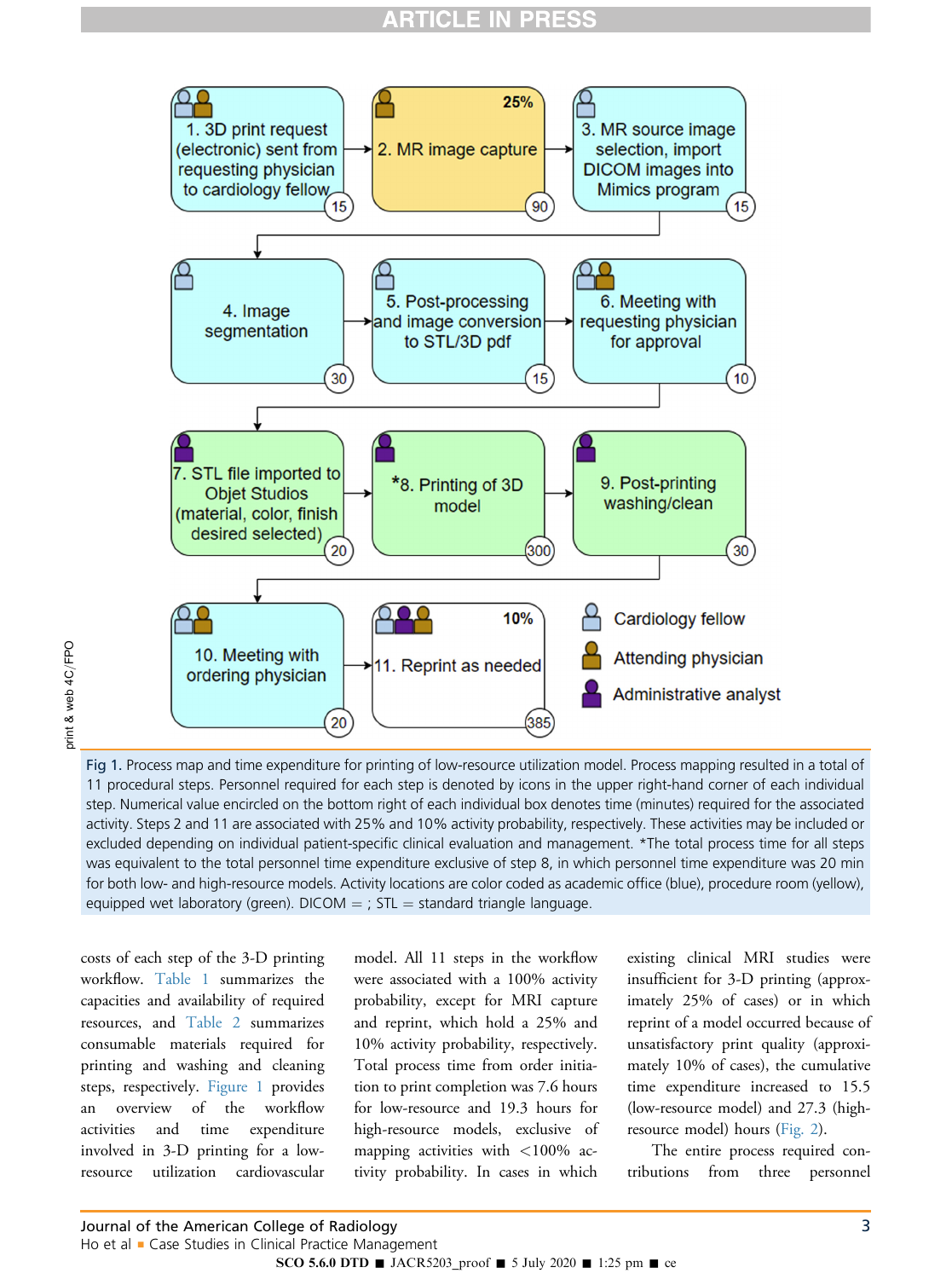## **RTICLE IN PRES**

<span id="page-4-0"></span>

Fig 2. Flowchart of TDABC costing methodology and effect of low- and high-resource utilization classifications on time and cost expenditure. Of the 11 steps, four activities had substantial time variation in time expenditure and were dependent on low- or high-resource utilization. Additional time required for completion of high-resource cardiovascular 3-D models is displayed with corresponding cost increases. Additional time increase reflects increase in activity time (minutes) required for high-resource cardiovascular 3-D prints compared with low-resource cardiovascular 3-D prints. Study flowchart illustrates cardiovascular model cost determination based on process map creation and TDABC application. Icons were made using Smashicons (www.fl[aticon.com](http://www.flaticon.com)).  $TDABC = time-driven$  activity-based costing;  $USD = US$  dollars.

categories: attending physician (associate professor level), senior administrative analyst, and cardiology fellow. Three different operational spaces were used: standard cardiology faculty office space (includes desk, desktop computer) that is also used for other clinical activities, wet laboratory equipped with plumbing, and procedure room. Steps in the process map resulted in five major workflow classifications: interdisciplinary meetings, imaging studies, image segmentation and processing, printing, and postprinting modification. Steps 1, 6, and 10 involve meetings between the ordering attending physician and cardiology fellow to discuss anatomical representation, print material, potential challenges, and quality control. The primary objective is outlining desired outcomes of the print model. Steps 2 and 3 involve acquisition of imaging studies and manual selection of images by a radiologist or cardiologist for segmentation based on

selection criteria inclusive of image quality and clear depiction of desired anatomical structures. Steps 4 and 5 are performed by a cardiology fellow and involved image segmentation and thresholding, mesh generation and refinement, segregation of regions of interest, and postprocessing along with conversion of DICOM images to standard triangle language 3-D PDF files. Steps 7 and 8 involve machine printing of the models. Lastly, step 9 comprised postprinting steps, which included washing, cleaning, and removal of support material.

Compared with low-resource utilization cardiovascular models, highresource utilization models took 11.7 hours longer from print initiation to completion. Size and anatomic complexity affected the time required for four different steps ([Fig. 2](#page-4-0)): image segmentation, postprocessing, printing of model, and postprinting. The largest difference in time expenditure was for machine printing; high-

resource models of adolescent hearts took 6 hours longer than lowerresource models of infant hearts. Image segmentation and postprocessing activities also required more personnel time expenditure, at 3.5 and 1.75 additional hours, respectively.

Cost determination of low- and high-resource utilization models by expense category is reported in [Table 3.](#page-5-6) Currently, the main option at institutions without an in-house program is outsourcing print needs to a third-party company such as Materialise (Plymouth, Michigan), which offers services inclusive of imaging segmentation and 3-D model printing. Single cardiovascular model quotes from these companies range from US\$1,500 to \$2,500. The total average cost for our low-resource models is \$717.19 and for high-resource models is \$1,157.85, but in-house costs and outsourced costs may not be directly comparable because of heterogeneity and variation in processes.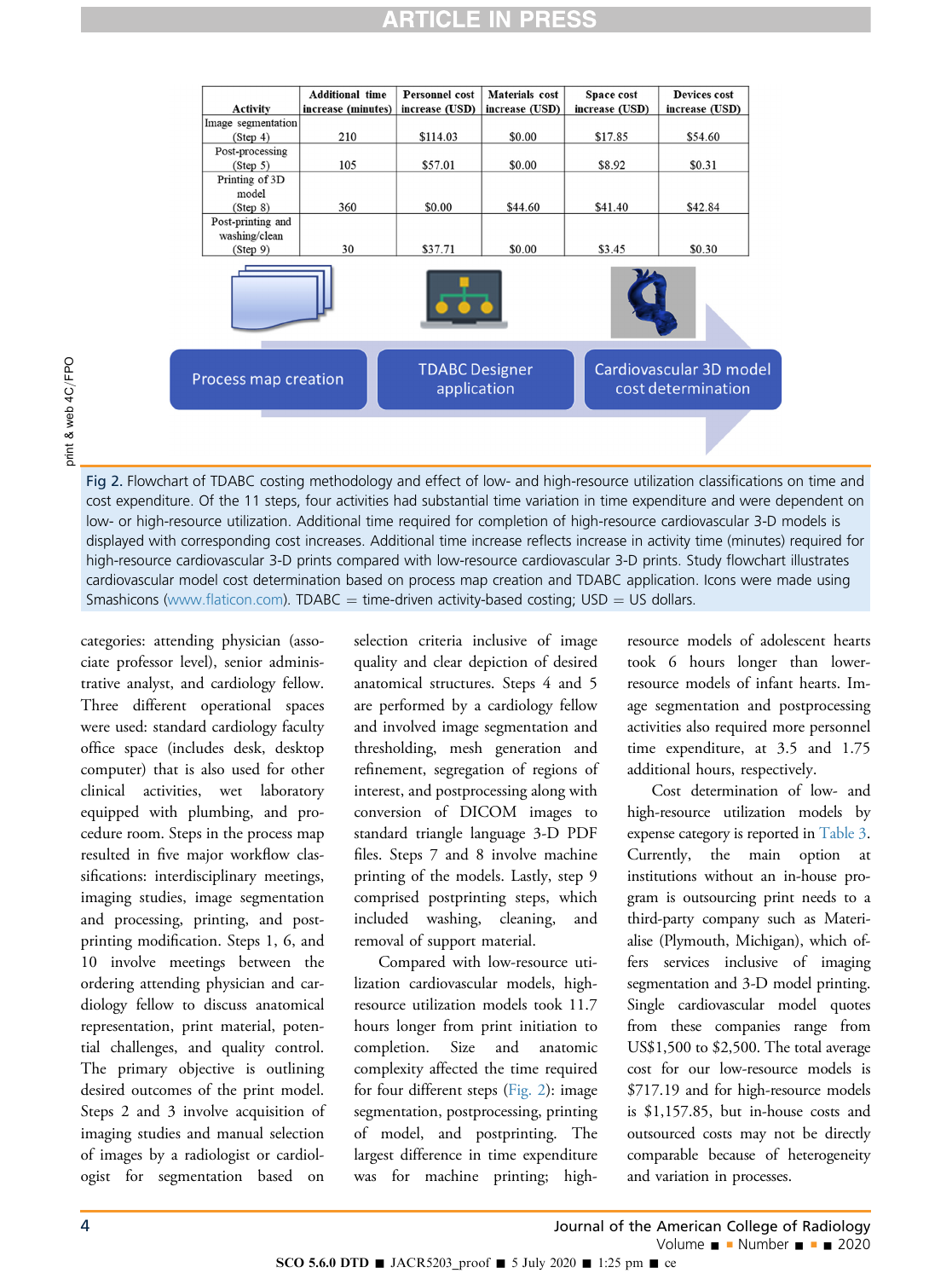<span id="page-5-6"></span>

| Table 3. Cost determination of low-resource and high-resource utilization model |  |  |
|---------------------------------------------------------------------------------|--|--|
| by expense category                                                             |  |  |

| <b>Expense Category</b>         | Cost (US\$) | Percent Total Cost (%) |  |  |
|---------------------------------|-------------|------------------------|--|--|
| Low-resource utilization model  |             |                        |  |  |
| Personnel                       | 364.93      | 50.88                  |  |  |
| Space                           | 59.07       | 8.24                   |  |  |
| Device                          | 94.49       | 13.18                  |  |  |
| Material                        | 198.70      | 27.70                  |  |  |
| Total cost                      | 717.19      | 100                    |  |  |
| High-resource utilization model |             |                        |  |  |
| Personnel                       | 80.16       | 50.11                  |  |  |
| Space                           | 135.61      | 11.71                  |  |  |
| Device                          | 194.32      | 6.78                   |  |  |
| Material                        | 247.76      | 21.40                  |  |  |
| Total                           | 1,157.85    | 100                    |  |  |

Personnel costs represented the most significant cost expenditure, and occupation and use of productive space were the lowest contributors to total cost. However, the workflow and associated costs are only representative of one institution, with roles and responsibilities likely to vary at other institutions. For example, a 3-D laboratory technologist or engineer may not be available at most institutions. Segmentation of the initial MRI scan and postprocessing edits require specific skill sets and training to ensure accurate anatomical representation and high-quality final prints but may not require the highest level of medical expertise such as the knowledge and skills typical of a supervisory, MDlevel personnel (attending physician). These variations subsequently affect the overall cost calculations. Because of this fluidity, the TDABC process maps may be helpful for determining how changes in personnel, space, materials, and devices affect the cumulative cost of a 3-D print and can serve as an adaptable tool that can be applied iteratively to establish institution-specific derivation of costs.

Our study has several limitations. First, to fully and accurately capture costing of cardiovascular 3-D printing, subprocesses within the workflow

require their own process maps and individual cost calculations. For example, an MRI examination requires personnel time to schedule, order, and perform the examination, which was not factored into our cost calculation. Because other imaging modalities aside from MRI may be used for image segmentation, process mapping for each modality would be needed to improve cost accuracy. Second, the studied host institution is a pediatric hospital, whose cardiology department is world-renowned in congenital heart disease. We acknowledge generalizability limitations of our cost estimations to institutions primarily involved in pediatric care, because material costs for 3-D print materials, among other considerations, may differ. Third, space construction and maintenance costs, along with personnel salaries, were estimated based on data representative of UCLA and not of the evaluated host institution. However, we chose CHOP as a model for the workflow because of their established practices and experience in 3-D printing, both of which could factor into accurate cost modeling.

Despite the limitations, our process maps may serve as an initial framework for institutions to determine financial

feasibility of an in-house 3-D printing program. Current funding sources for 3-D printing come from donors, grants, or departmental resources. Ongoing effort to develop reimbursement models could benefit from this work by translating our 3-D printing process maps into billable Current Procedural Terminology codes, which would represent a more reliable form of financial sustenance. Future work on cost-benefit modeling against commercially available outsourcing options is needed to justify the sustainability of in-house 3-D print laboratories and to increase accessibility of 3-D printing across institutions.

## ACKNOWLEDGEMENTS

We thank faculty members and staff at Children's Hospital of Philadelphia and at UCLA Health System for helpful discussions about the clinical use of 3-D printing and manufacturing. This work is supported by American Heart Association Transformational Award 18TPA34170049.

#### ADDITIONAL RESOURCES

Additional resources can be found online at: [https://doi.org/10.1016/j.](https://doi.org/10.1016/j.jacr.2020.05.007) [jacr.2020.05.007.](https://doi.org/10.1016/j.jacr.2020.05.007)

#### <span id="page-5-0"></span>**REFERENCES**

- <span id="page-5-1"></span>1. Mitsouras D, Liacouras P, Imanzadeh A, et al. Medical 3D printing for the radiologist. Radiographics 2015;35:1965-88.
- 2. Vukicevic M, Mosadegh B, Min JK, Little SH. Cardiac 3D printing and its future directions. J Am Coll Cardiol Img 2017;10: 171-84.
- <span id="page-5-3"></span><span id="page-5-2"></span>3. Jacobs JP, Lahey SJ, Nichols FC, et al. How is physician work valued? Ann Thorac Surg 2017;103:373-80.
- <span id="page-5-4"></span>4. Kaplan RS, Anderson SR. Time-driven activity-based costing. Harv Bus Rev 2004;82:131-8 150.
- <span id="page-5-5"></span>5. Kaplan RS, Porter ME. How to solve the cost crisis in health care. Harv Bus Rev 2011;89:46-52. 54, 56-61.
- 6. Martin JA, Mayhew CR, Morris AJ, Bader AM, Tsai MH, Urman RD. Using time-driven activity-based costing as a key component of the value platform: a pilot analysis of colonoscopy, aortic valve